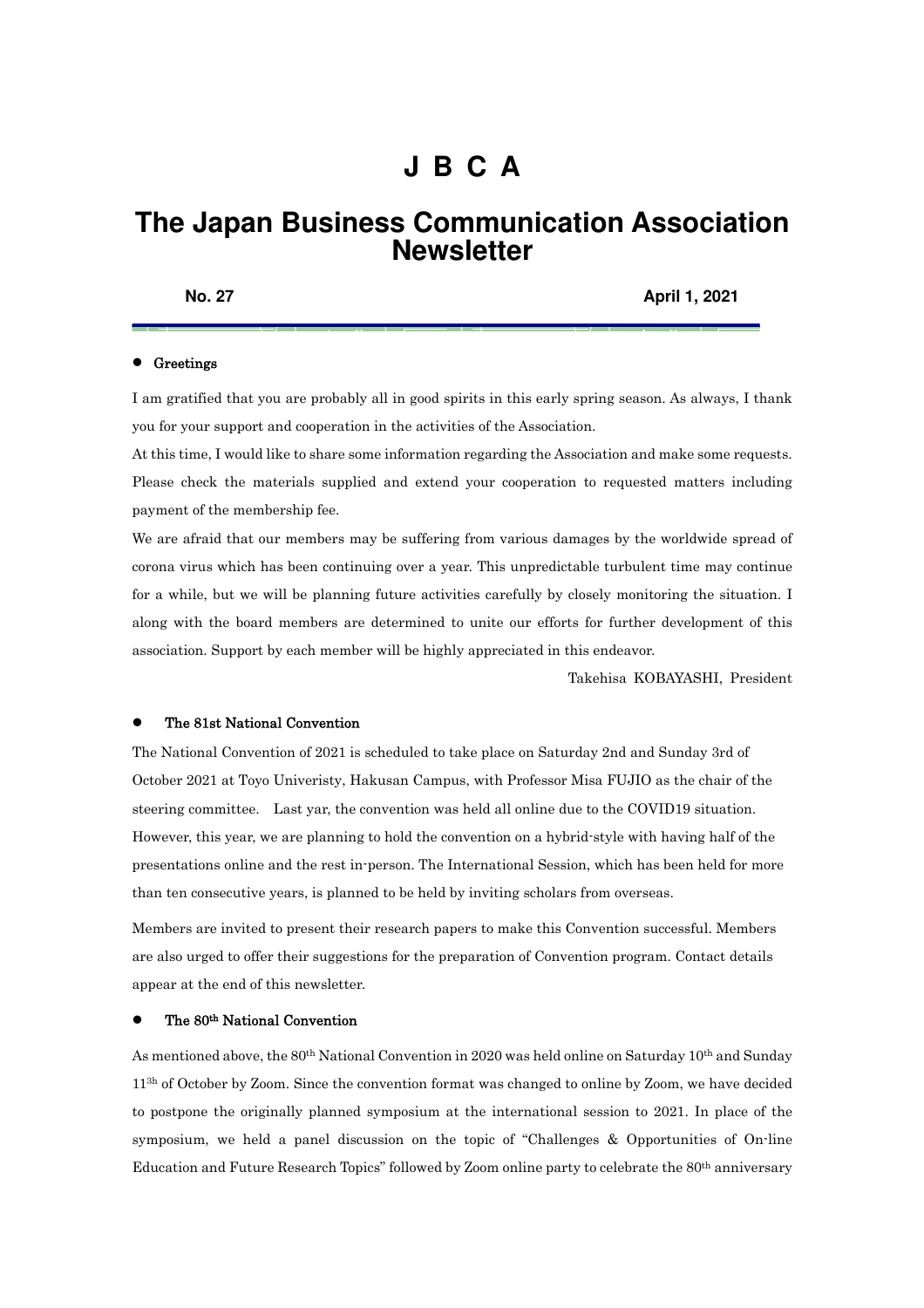of the foundation of the Association. The online panel discussion was attended and lectures were given by Professor Geert Jacobs at Ghent University, Belgium, and Chairman of Association of Business Communication (ABC), Professor Yunxia Zhu at University of Queensland and Vice President of the ABC Pacific Region, Professor Joel Park at Seoul National University representing Korean Association for Business Communication (KABC) with whom we have concluded MOU and Professor Hadina Habil at Universiti Teknologi Malysia. At the online Zoom party to celebrate the 80th anniversary of the foundation of the Association, we had a pleasure of receiving congratulatory messages from these distinguished professors and many other concerned people including Professors from KABC with whom we have a close relationship.

At the main session, all the eight paper presentations were completed, and furthermore a workshop was organized by the supporting member companies, Seibido and Kukan Gainen Kenkyusho. Both events were attended by many JBCA members.

I would like to thank the Board Members, Prof. Misa FUJIO, Toyo University, Professor Yoichi SATO and all those involved for having made this Convention a success. Thank you very much.

## Online video streaming of the 80th National Convention and the regular meeting of Kanto Chapter held of January 31, 2021. (Soon to be released)

We are preparing to distribute a digest version of the recorded video from the 80<sup>th</sup> National Convention on JBCA Website (http://www.jbca.gr.jp/). Another digest version of the recorded video from the regular meeting of Kanto Chapter will also be released at the same time. We will advise the release date as soon as they are ready via e-mail to the members. These videos can also be viewed by non-members who may be interested in the Association. Please note that these videos will be distributed only through the JBCA Website for the time being. Following images are screen shots of the recorded video from the 80th National Convention.



Panel discussion at the 80th National Convention (Professor Misa FUJIO in the upper right corner)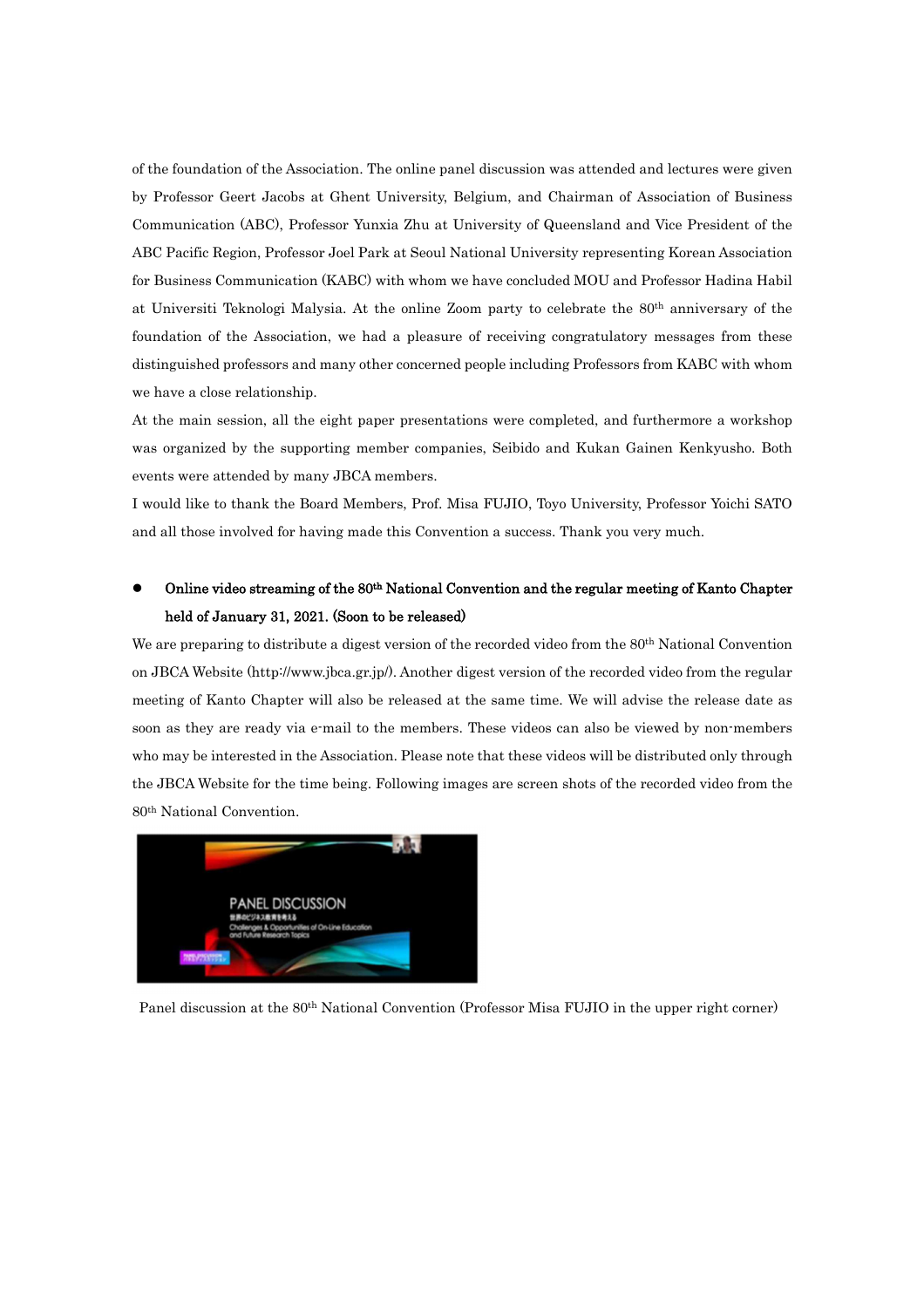

 Panel discussion at the 80the National Convention (Professor Geer Jacobs, Chairman of ABC, in the upper right corner)



Speech made by Professor Lee Sang-Chu from KABC at the 80th commemorative online Zoom party.

## News on the project of commemorative event of the 80 th National Convention

As announced via e-mail to all members in the early February, publication to commemorate JBCA's 80<sup>th</sup> anniversary, proposed by the planning committee, was approved at the general members meeting held last year. Based on this approval, the 80<sup>th</sup> Anniversary Commemorative Publication Committee was launched in December 2020 and Yukio HISASHIMA was appointed as committee chairperson by the JBCA President, and Misa FUJIO, Kazuyo MURATA, Atsuko KANEKO, Seiji NOMURA, Masaki USHIROKU, Momotaro TAKAMORI and Yoichi SATO have become members of the committee. Following the discussion at the publication committee as well as deliberation and approval at the board members meeting held online, it has been decided that this project will be altered to commemorate the 80th anniversary and now the committee members are commissioned to plan various revitalization projects looking at further progress of the Association in 90<sup>th</sup> and 100<sup>th</sup> years of its establishment. As the first commemorative project, we are planning to hold a symposium under the theme of "Realizing Smooth Business Communication in Business Organizations under the COVID19 Pandemic Situation" in September this year as the three chapters' joint extended chapter meeting. We will announce further detail of the symposium and progress of other commemorative projects via e-mail and other means in future.

## International exchange news

We were not able to participate in the 2020 Annual Conference of Korea Association for Business Communication (KABC), with whom JBCA has concluded MOU, held during the Total Academic Conference of Korea Management Association due to COVID19. However, three JBCA members made paper presentations at the 85th Annual International Conference of ABC, with whom JBCA has concluded MOU, held online from October  $27<sup>th</sup>$  to  $31<sup>st</sup> 2020$ . Though the  $85<sup>th</sup>$  Annual International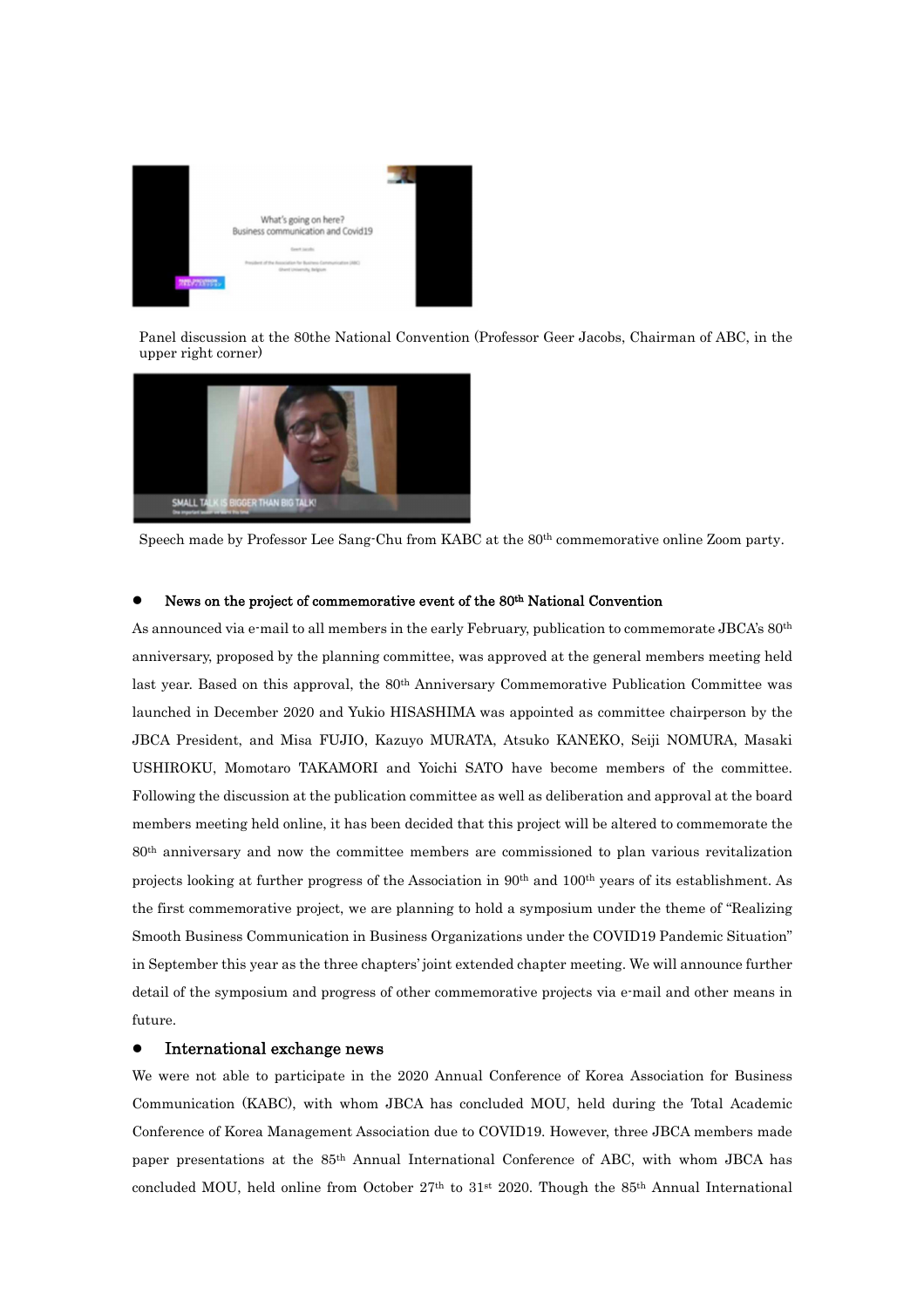Conference of ABC was held online, JBCA members were able to further deepen our relationships with various researchers throughout the world as the past years.

## Information on next International Conferences

We will make an announcement of next KABC international conference upon confirming its detail. The 86th Annual International Conference by ABC is scheduled to be held online as last year from October 18th Monday to 23rd Saturday 2021.

Taking this opportunity, I would like to thank those who have been supporting these international conferences.

## New Members and Update of JBCA Membership Status

At the 80th (2020) National Convention, 6 new members were admitted, including 1 regular member, 3 general members, 1 graduate student member and 1 supporting corporate member. As at the end of the 80th (2020) National Convention, total membership count was 172 members (consisting of 5 honorary members, 128 regular members, 27 general members, 7 graduate student members, 1 corporate member and 4 supporting corporate members). Please refer to the table below for the membership status.

Meanwhile, the following 7 members withdrew from the Association: Takao NORISADA, Tsuyoshi KIDA, Kunio INOUE, Christensen, Hiroji FUSHIDA, Yumi MATSUMOTO and Hideo TERAO.

| Type       | Name                   | Affiliation                      | Chapter |
|------------|------------------------|----------------------------------|---------|
| General    | Soichi MIWA            | Mitsubishi UFJ Trust and Banking | Kanto   |
| Regular    | Kyoko KUSE             | Toyo University                  | Kanto   |
| General    | Shinya ITO             | Mitsubishi UFJ Trust and Banking | Kanto   |
| Supporting | Kukan Gainen Kenkyusho |                                  | Kanto   |
| General    | Nathan Ramler          | Cheiron Group                    | Kanto   |
| Graduate   | Ryo KURODA             | Nagoya Gakuin University         | Kanto   |

New members (In random order, affiliation at the time of admission)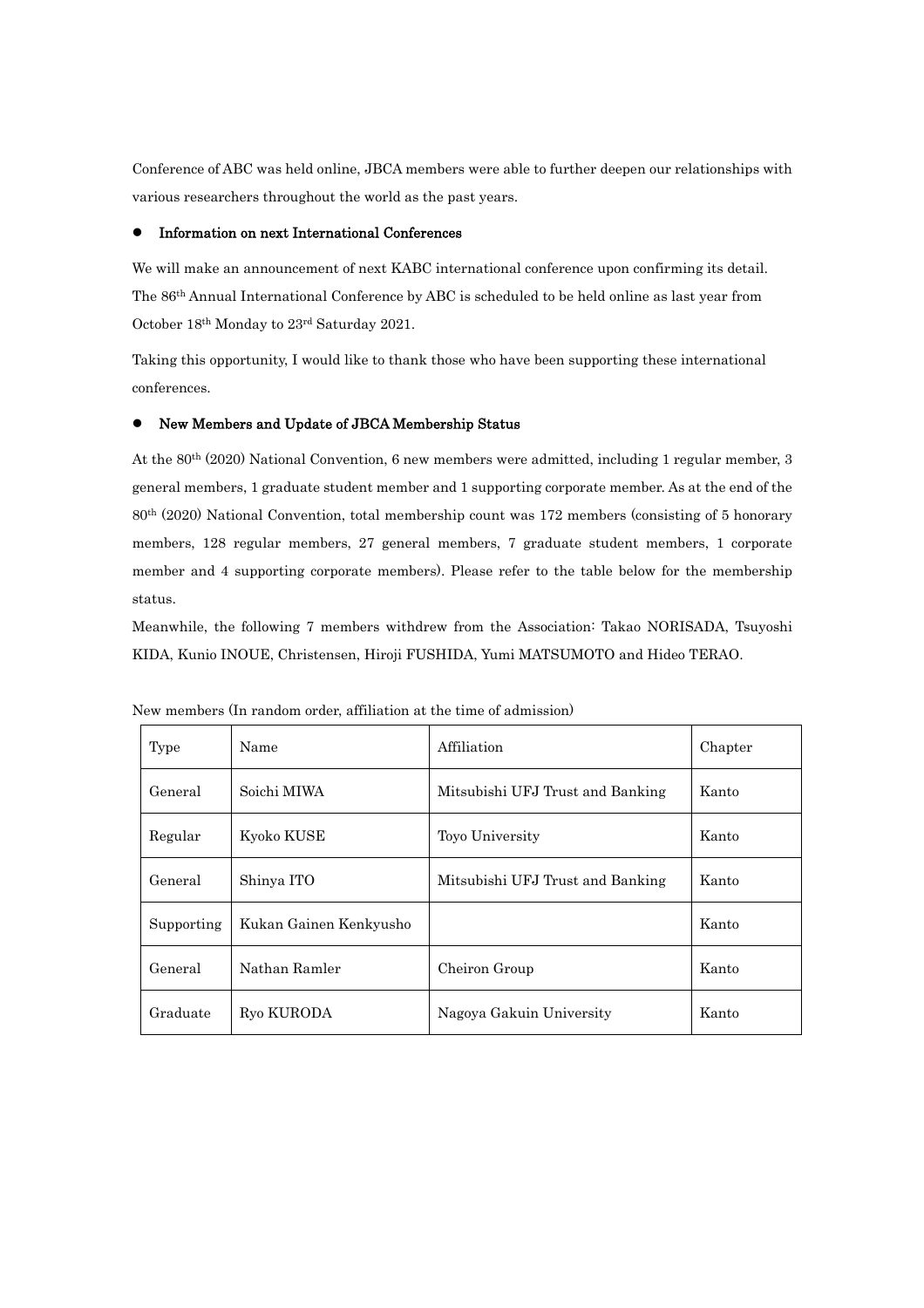| Membership Type          | End of 2020 General Meeting | End 2019 General Meeting |
|--------------------------|-----------------------------|--------------------------|
| Honorary                 | 5                           | 4                        |
| Regular                  | 128                         | 134                      |
| General (Note)           | 27                          | 25                       |
| <b>Graduate Students</b> | $\overline{7}$              | 6                        |
| Corporate                | $\mathbf{1}$                | 1                        |
| Supporting               | $\overline{4}$              | 3                        |
| Total                    | 172                         | 173                      |
| Withdrawals              | $\overline{7}$              | 30                       |
| New Members              | 6                           | 11                       |

JBCA Membership Status

Note: Following the change in the Article of Association, general members are integrated into regular members in 2021.

## Call for Papers

The Association invites members to present papers at the 81st National Convention, as scheduled for October 2 (Saturday) and 3 (Sunday) at Toyo University. Please note that the deadline for proposals is May 31 (Monday) 2021.

## JBCA Award Winner

There was no submission for the JBCA Award the Rookie of the Year Award.

## Call for 2021 JBCA Award application

We call for 2021 JBCA Award application. Please refer to the detail information on JBCA website. We anticipate your applications for the award. Applications for this year's award must be submitted between April 1st (Wednesday) and April 30<sup>th</sup> (Thursday) 2021.

## Information on Boueki Jitsumu Kenti held by Boueki Jitsumu Kentei Kyokai (Level A, B, C)

Boueki Jitsumu Kentei Kyokai manages the Boueki Jitsumu Kentei (Level A, B, C). Please refer to the homepage for further detail on the exam's schedule and seminars. Relevant textbooks are also sold by the Boueki Jitsumu Kentei Kyokai.

### Annual Membership Fees

It is the time of the year that members are kindly reminded to remit their annual membership fees for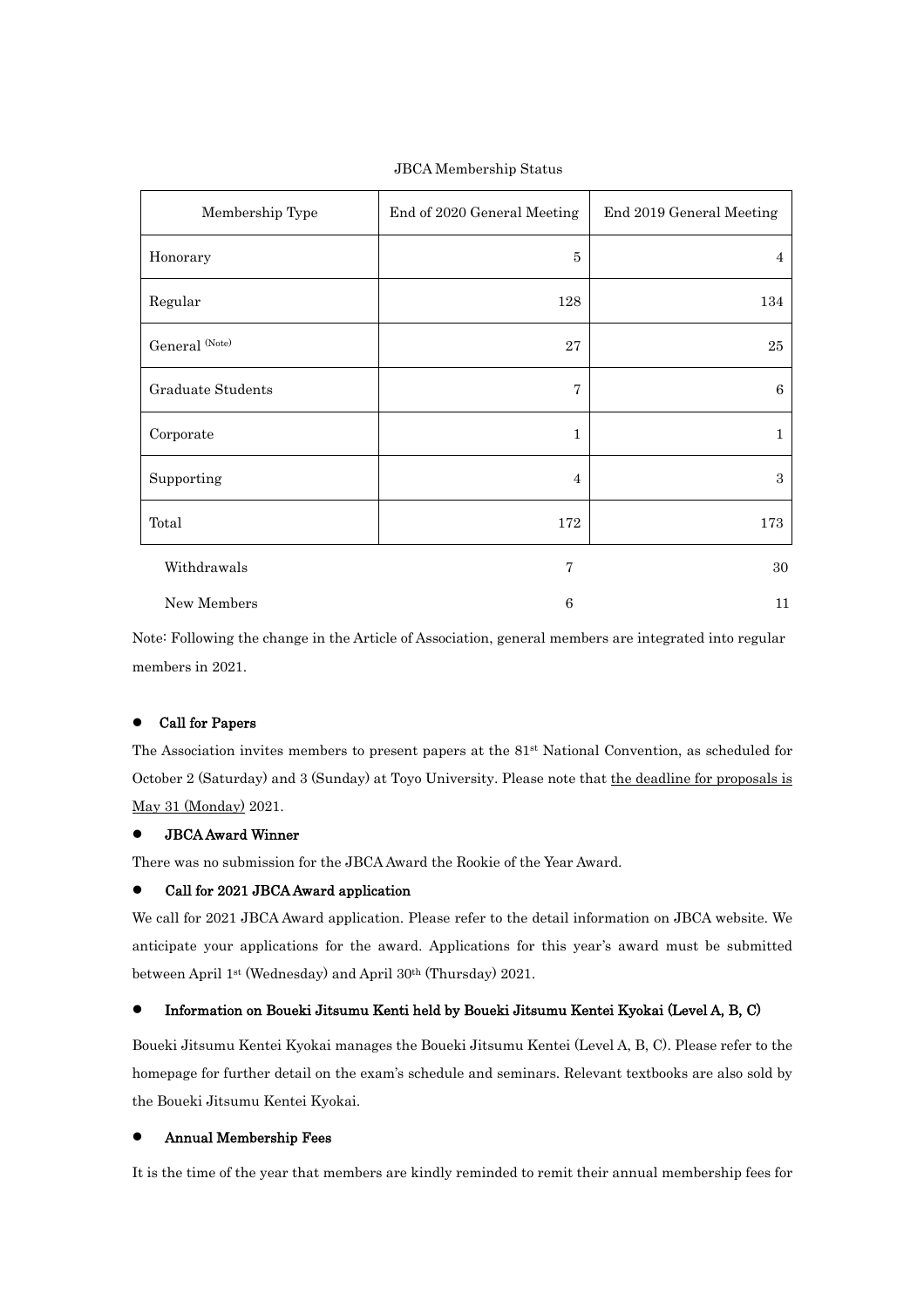this year (2021). Your regular or general membership fee of JPY 8000, graduate student fee of JPY 4000, or supporting corporate member fee of JPY 48000 can be paid by using the enclosed JP Bank payment form. (Account number: 00110-2-0485445, Account Name: The Japan Business Communication Association)

## JBCA Outline

The Japan Business Communication Association is a well-established academic society with a history of over 80 years. Initially established as the Japan Business English Association, the Association is a member of both the Union of National Economic Associations in Japan and the Science Council of Japan. In 2002, after careful consideration, the Board of directors decided to change the name of the Association to the Japan Business Communication Association, thanks to the great efforts of former President Takao NORISADA and other directors. The change signified the intention of the Association to further improve the academic quality of its activities.

Activities of the Association headquarters:

Main activities include an annual National Convention (customarily in October), our annual bulletin and other publications. The Association relies solely upon membership fees to finance its activities. Your support is greatly appreciated.

#### Becoming a Member

In FY2012, the Association relaxed the membership requirements and corporate membership have been added. Through this change, the Association wishes to enlarge its membership including business organizations, invigorate the organization, and improve the academic quality of its activities. Members are kindly requested to recommend qualified prospects to join the Association.

#### Activities of regional chapters

JBCA has three regional chapters in Kanto, Kansai, and Kyushu/Yamaguchi. Each chapter holds two or more regional meetings each fiscal year, which are held separately from the National Convention. All members belong to local chapters.

#### Regional chapter secretariats and presidents

#### Kanto Chapter

Prof. Misa FUJIO Faculty of Business Administration, Toyo University President, JBCA Kanto Chapter 5-28-20 Hakusan, Bunkyo-ku, Tokyo 112-8606 Phone: 03-3945-7295 (direct) FAX : 03-3945-7477 (faculty office) E-mail: misa.fujio@gmial.com / misa\_f@toyo.jp